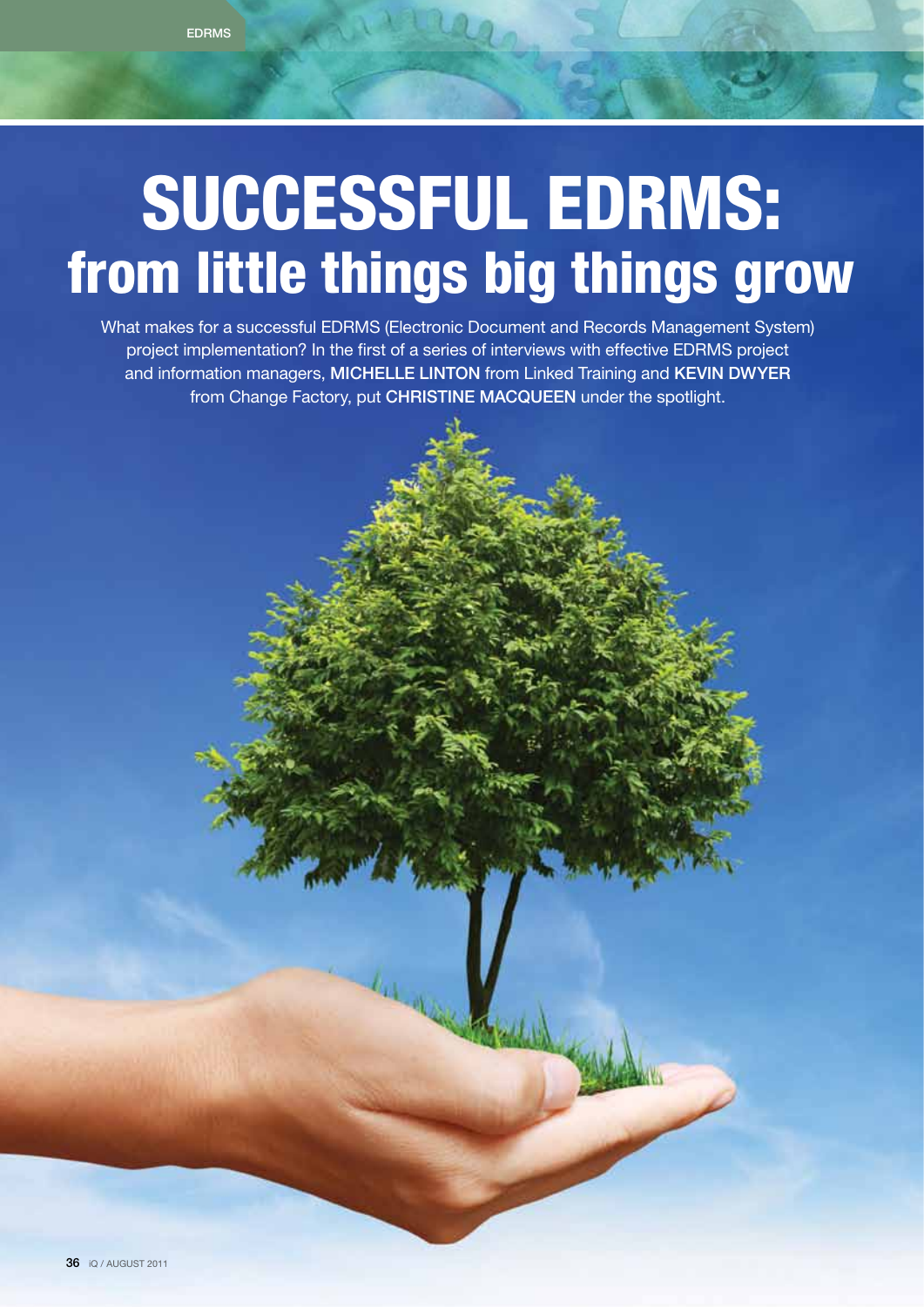### Story Snapshot

- Good recordkeeping processes and systems lie beyond compliance – there must be a commitment to a solid evidence base.
- Take a long-term strategic approach to improved records management and TRIM use – large projects can be implemented in chunks.
- Seek to understand the business, work with and educate the business.

EDRMS projects are reported<sup>1</sup> to take on average four or<br>
Emore years to achieve adoption rates of above 75 per cent. "DRMS projects are reported<sup>1</sup> to take on average four or Many stories also abound about totally failed projects or scary stories about seemingly successful projects where the effective uptake at the organisational level was high but adoption at the personal level was poor. Poor adoption at the personal level has led to embarrassment, reputation damage, multi-million dollar financial loss and fatalities.

So how has one EDRMS project and information manager in particular implemented a highly successful EDRMS project engaging thousands of users?

Christine Macqueen has recently completed a five-year contract as Corporate Records & EDRM Project Manager of the NSW agency, Ageing, Disability and Home Care (ADHC). Christine ran a one-person EDRMS department servicing 13,500 people. At first – and second – glance, it would appear an impossible position. From such a small base how could it be possible to successfully grow recordkeeping with the aim of engaging over 7,000 end users? We sought to glean the key success factors of her successful recordkeeping initiatives (with apologies to Paul Kelly for the title).

### Creating the burning platform

Since 2006 Ageing, Disability and Home Care – now an agency of the NSW Department of Family and Community Services – has championed the Government's agendas for improved disability service delivery in the *Stronger Together* program. The program is monitored through the agency's information management systems. Christine sees good records management as being critical to delivering on the promise through the provision of a solid and contestable evidence base.

"To comply with legislation, such as the State and National Disability Standards and the *State Records Act*, is important. The systems of government reporting and audits by external regulators also mean that we must have a strong evidence base."

"However, the rationale for good recordkeeping processes and systems lies beyond compliance. If we are going to live up to our service delivery goals and obligations, we must sustain a commitment to a solid evidence base which means ongoing improvements to the collection and use of our information resources."

As Christine succinctly describes, "The burning platform for our recordkeeping business cases is inevitably couched in compliance language that suitably translates to improvements in frontline service delivery outcomes".

### Creating the business case

Christine passionately believes, "Records management is an enabler of accountable frontline service delivery". Working within an agency with a focus on service delivery means that operating budgets are focused where service delivery improvement is needed most. Christine therefore oversaw a records management strategy that was implemented in an opportunistic manner as funds for system improvements become available.

She says, "We have to be ready with our business processes understood, and re-engineered if necessary, and our business cases complete and marketed internally, to take immediate action when and where funds become available for the required training to facilitate uptake."

To understand and re-engineer the business processes, Christine assembles a representative group of her internal clients and goes through a method of intelligent facilitation to arrive at an agreed understanding of the problem and the options for a solution.

She has a few rules for engagement with the business on processes:

• Challenge why the existing process is in place.

- Don't assume that the same practices are being used for the same process across the agency given its size.
- Ask how it can be changed to help them get time back and improve outcomes.

• Never take away their ability to make the decisions.

As part of the consultation each business group is empowered to improve and then test their own business process and its efficiency. TRIM is the facilitation tool to support the change, not the driver of the change.

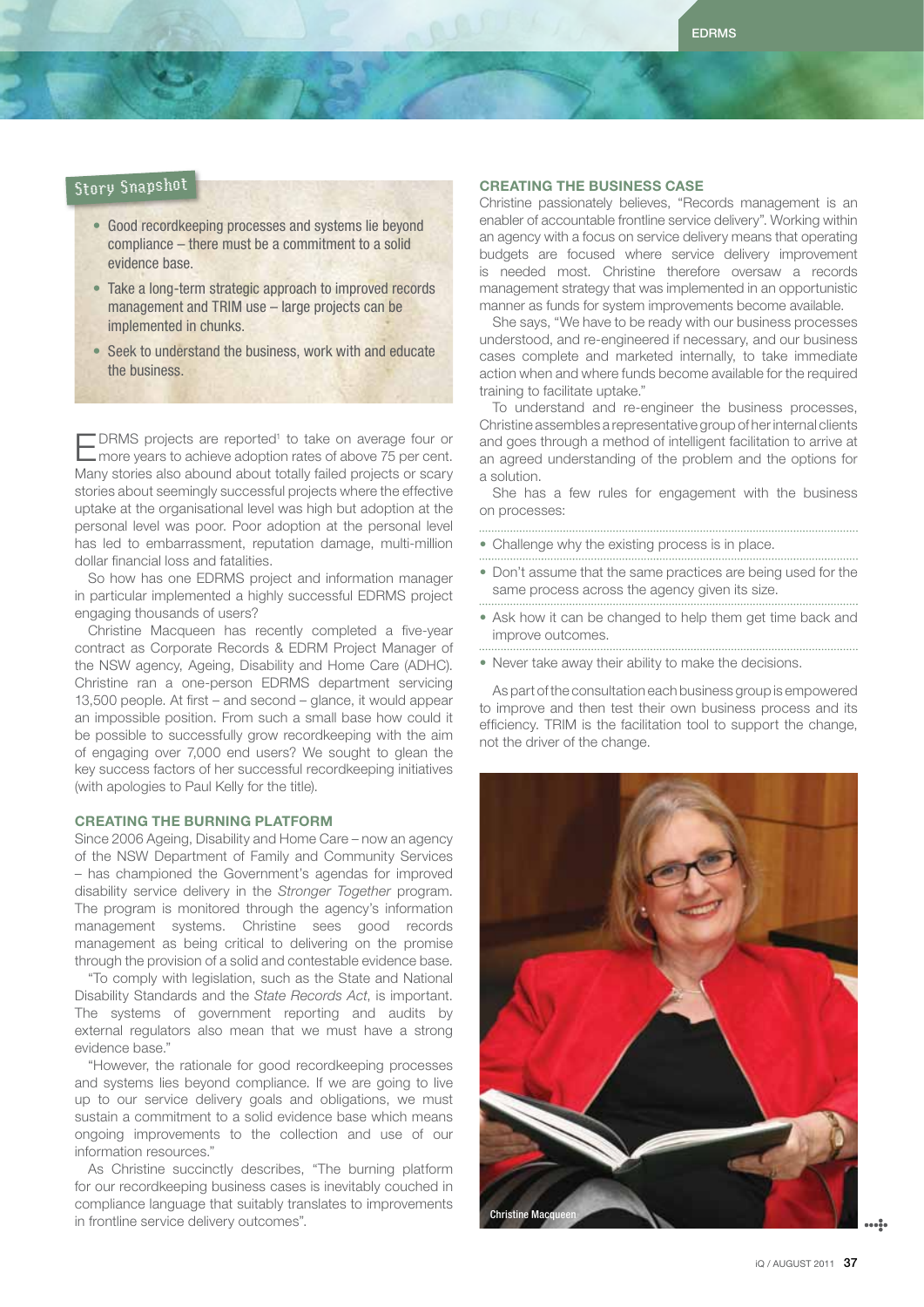

### About the Authors

Michelle Linton, Managing Director, Linked Training Michelle is a Learning & Development professional with 24 years' experience in the planning, design and delivery of training

programs. Michelle has developed and delivered innovative, outcome focused EDRMS training for over 30 government and private organisations since 2005. Michelle's pragmatic approach to learning strategies leading to application adoption has been enthusiastically welcomed by the industry, and she is a regular speaker at RIM events and contributor to industry magazines. Linked Training is the training partner in the REX project which was awarded the J.Eddis Linton Award for Excellence – Most outstanding group in 2010.

• She can be contacted at Michelle@LinkedTraining.com.au



### Kevin Dwyer, Director, Change Factory Kevin is a Change Management

professional with more than 30 years' experience in the planning, design and delivery of change management programs. Since 2001, and the establishment of

Change Factory, he has been involved in many Change Management projects ranging from re-engineering of customs processes to reduce risk to creating and revising performance management systems to improve customer service outcomes at five-star resorts. His first EDRMS project was as the change management partner for the REX project which was awarded the J.Eddis Linton Award for Excellence – Most outstanding group in 2010.

• He can be contacted at Kevin.Dwyer@changefactory. com.au

### Getting buy-in

Christine's experience with change is that some people may want to ask, "Why do we have to do this?"

"Sometimes we have to have a reality check. In our case improved service outcomes is part of our government mandate and program goals. However, it is wise if you are going to be directive and maybe even 'thump the table' based on compliance requirements that you build bridges quickly by giving some ground on things that are important aspects of the regular work practices of end users.

"As records managers we can't be the owners of a process, only the business can do that. We can't take people to a place they do not want to go, we have to encourage and provide the compliance and process knowledge that enhances their behaviour and practices.

"We have to build solidarity between the business and our role as records managers so that when budgets become available to improve processes we are ready to go and the business is too. Solidarity is built by gradually increasing mutual understanding."

Christine acknowledges that sometimes a records manager may spot a weakness in a process that the business cannot see and that the process of getting a business case across the line is not a simple linear one. "In those situations I know what I want to achieve. I identify the burning platform and wait for the opportunity to put it forward. I may have several business cases in my drawer at any one time waiting for the opportunity."

Christine takes a long-term strategic approach to improved records management and TRIM use. "If need be, business cases may be deconstructed to get chunks committed to. Over time, provided you have a clear view of the outcomes you want and are persistent, large projects can be implemented in chunks.

"We are finding that taking this approach the energy level around recordkeeping is growing not diminishing. Regions control their own Learning and Development spending and TRIM training is just one of many programs to choose from. Having put the training programs in place, delivery of TRIM training has increased by 200 per cent year on year for the past two years."

> *Continued on Page 52*  $\cdots$

## **Offsite Document Storage. (Without the headache.)**

- User friendly, in-house developed, web based, document tracking software
- No call centres Speak to our friendly staff based in the same facility that your items are stored
- 2 hour guaranteed urgent carton/file retrieval times in metro areas 24/7
- Full-time delivery drivers in company owned, unbranded, GPS tracked vehicles - No sub-contractors
- Secure facilities in every Australian state and territory

'At Archive Security, we listen, therefore we perform.'



1800 464 360 sales@archivesecurity.com.au www.archivesecurity.com.au